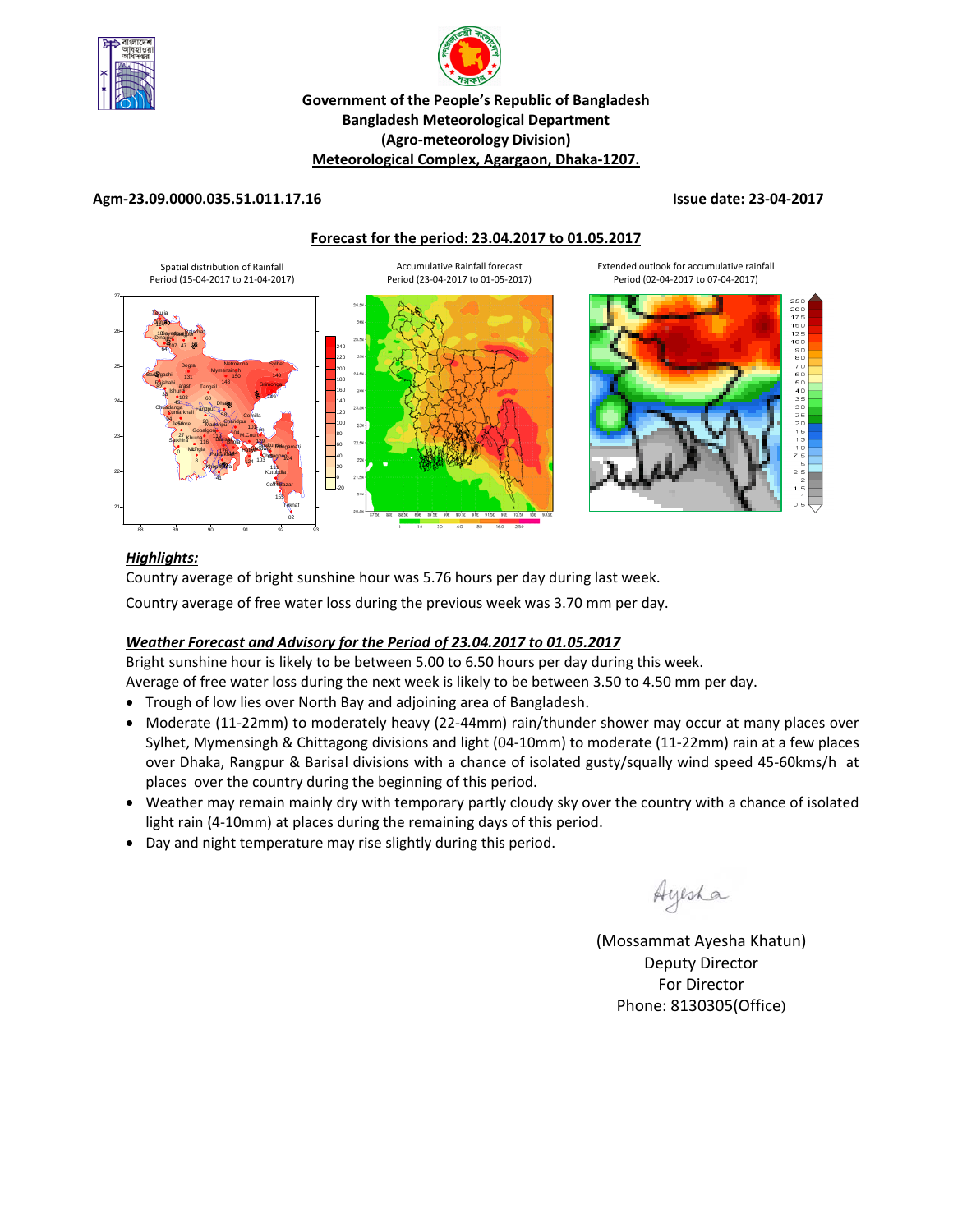



পর্বাভাস, সময়: ২৩-০৪-২০১৭ থেকে ০১-০৫-২০১৭



## প্রধান বৈশিষ্ট্য সমূহঃ-

গত সপ্তাহে দেশের দৈনিক উজ্জুল সর্যকিরণ কালের গড় ৫.৭৬ ঘন্টা ছিল । গত সপ্তাহে দেশের দৈনিক বাষ্পীভবনের গড় ৩.৭০ মিঃ মিঃ ছিল। আবহাওয়ার পূর্বাভাসঃ- ২৩-০৪-২০১৭ থেকে ০১-০৫-২০১৭ ইং পর্যন্ত।

এ সপ্তাহে দৈনিক উজ্জ্বল সূর্য কিরণ কাল ৫.০০ থেকে ৬.৫০ ঘন্টার মধ্যে থাকতে পারে ।

আগামী সপ্তাহের বাষ্পীভবনের দৈনিক গড় ৩.৫০ মিঃ মিঃ থেকে ৪.৫০ মিঃ মিঃ থাকতে পারে।

- লঘুচাপের বর্ধিতাংশ উত্তর বঙ্গোপসাগর এবং তৎসংলগ্ন বাংলাদেশে অবস্থান করছে ।
- এ সময়ের শুরুতে সিলেট, ময়মনসিংহ ও চট্টগ্রাম বিভাগের অনেক স্থানে মাঝারি (১১-২২মি.মি.) থেকে মাঝারি ধরণের ভারী  $\bullet$ (২২-৪৪ মি.মি.) এবং ঢাকা, রংপুর ও বরিশাল বিভাগের কিছু কিছু স্থানে হাল্কা (০৪-১০মিঃমিঃ) থেকে মাঝারী (১১-২২ মিঃমিঃ) বৃষ্টিপাত/ বজ্রবৃষ্টি হতে পারে ।সেই সাথে দেশের কোথাও কোথাও বিচ্ছিন্নভাবে ৪৫-৬০কি.মি./ঘন্টা বেগে দমকা/ঝড়ো হাওয়া বয়ে যেতে পারে।
- এ সময়ের অবশিষ্ট দিনে আকাশ অস্থায়ীভাবে আংশিক মেঘলাসহ সারাদেশের আবহাওয়া প্রধানতঃ শুষ্ক থাকতে পারে। সে সাথে দেশের কোথাও কোথাও বিচ্ছিন্নভাবে হাল্কা বৃষ্টিপাত হতে পারে।
- এ সময়ে সারাদেশের দিন ও রাতের তাপমাত্রা সামান্য বৃদ্ধি পেতে পারে।

Ayesha

(মোসাম্মৎ আয়শা খাতুন) উপপরিচালক পরিচালকের পক্ষে ফোনঃ ৮১৩০৩০৫(দপ্তর)